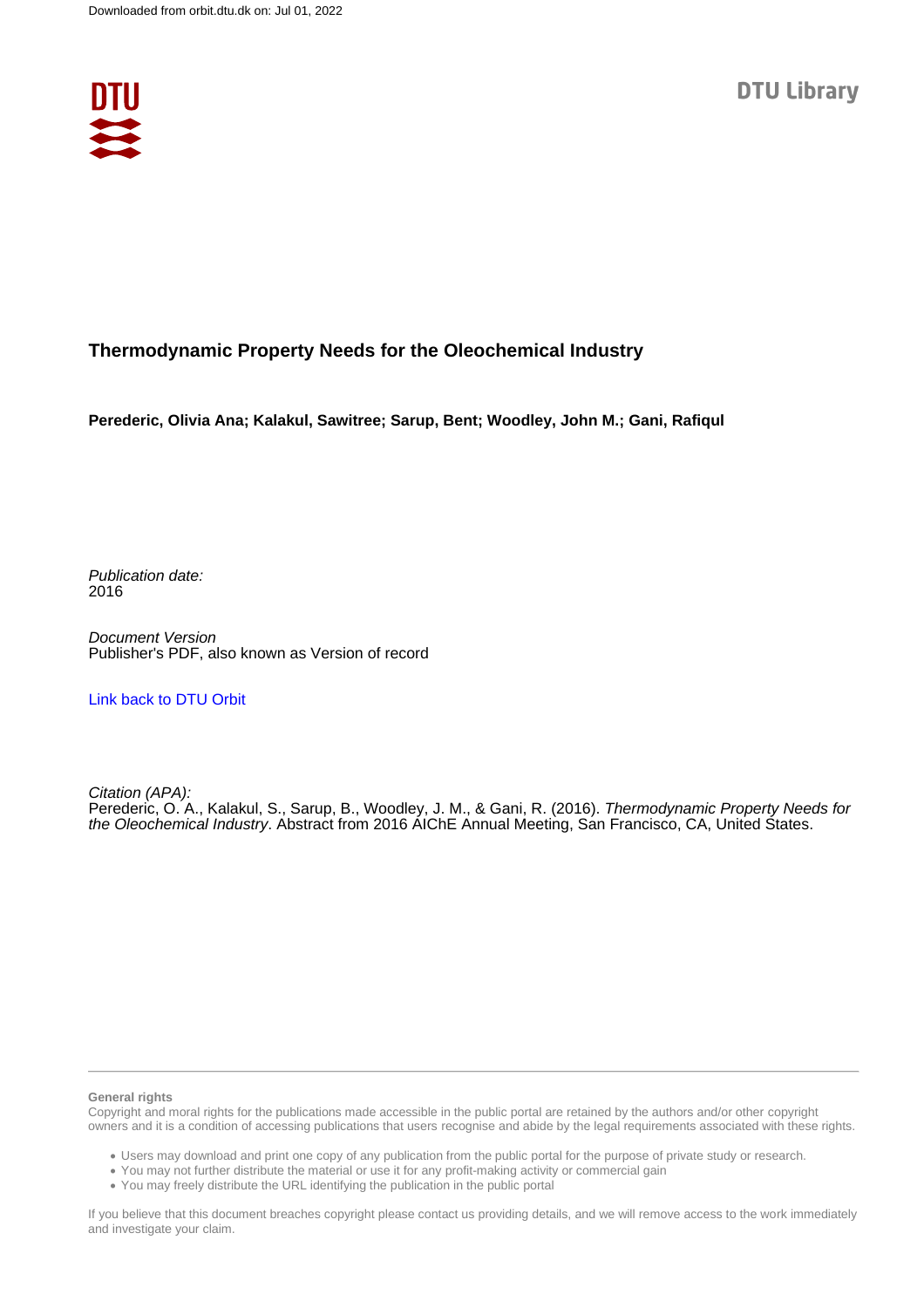

# 2016 AIChE<sup>®</sup> Annual Meeting November 13 - 18, 2016 . San Francisco, CA

www.aiche.org/annual

**[Start](https://aiche.confex.com/aiche/2016/webprogram/start.html)** 

At-A-Glance

[Browse](https://aiche.confex.com/aiche/2016/webprogram/days.html) by Day

Browse [by Topics](https://aiche.confex.com/aiche/2016/webprogram/programs.html)

[Author](https://aiche.confex.com/aiche/2016/webprogram/authora.html) Index

[Keyword](https://aiche.confex.com/aiche/2016/webprogram/keywordindexa.html) Index

Personal [Scheduler](http://aiche.confex.com/aiche/2016/schedule/index.cgi)

Annual Meeting [Webpage](http://www.aiche.org/annual)

#### 469258 Thermodynamic Property Needs for the Oleochemical Industry

Sunday, November 13, 2016: 4:55 PM Continental 3 (Hilton San Francisco Union Square)

**Olivia Ana [Perederic](mailto:oper@kt.dtu.dk)<sup>1</sup>**, Sawitree Kalakul<sup>1</sup>, Bent Sarup<sup>2</sup>, John M. Woodley<sup>1</sup> and Rafiqul Gani<sup>1</sup>, (1)Department of Chemical and Biochemical Engineering, Technical University of Denmark, DK-2800 Lyngby, Denmark, (2)Vegetable Oil Technology Business Unit, Alfa Laval Copenhagen A/S, Søborg, Denmark

The oleochemical industry cover mainly the food and pharmaceutical reactions but production of fuels (biodiesel) and other speciality chemical production processes also handle oleochemicals (in other words, lipids). The core of process synthesis and design depend on availability of properties data and/or reliable thermodynamic models for the chemicals involved. Limited availability of consistent physical and thermodynamic properties of lipids compounds and their mixtures lead to difficulties with the use of process simulators for process synthesis and design, since all the models to be used require apriori estimated parameters from experimental data.

Lipids applications such as bio-diesel, edible applications, and production of other important chemical compounds from the fatty acids include a series of processes such as: fat splitting, esterification, epoxidation, hydrogenation, amidation, sulfonation, ethoxilation, etc [1]. Each of these processes involves several types of unit operations. The lipids hydrolysis process (high pressure, high temperature conditions – Colgate Emery) [2], which is an old process, still applied worldwide nowadays, involves several phase equilibria: first a liquid-liquid equilibrium is involved for the fat splitting column where the main components are: unreacted triglycerides, fatty acids, glycerol and water. Further, the process consist in separating the two liquid phases (fatty acidswater, and glycerol-water) by distillation. This involves the vapour-liquid equilibria of the mixture species (fatty acids-water, glycerol-water). Further, if separation of fatty acids mixture into high purity individual components is considered, several methods can be applied: fractional distillation/steam stripping within vacuum condition [3] or fractional crystallization with or without using a solvent [1]. For this process/separations several phase equilibria are involved: VLE equilibria of fatty acids and water, if we are talking about steam stripping, and several SLE equilibria (fatty acid-fatty acid, or fatty acid-solved), in the case of fractional crystallization. In order to be able to design these type of processes, involving different types of phase equilibria, one need to have knowledge about and to be able to predict the behaviour of these type of systems.

A database and a properties library have been developed for chemical product and process design. The database includes 45500 compounds, and according to the compound type (e.g.: normal fluids, polar non-associating compounds, multifunctional group compounds, polymers, electrolytes, etc) different properties are given according to group contribution approach for primary properties (e.g.: acentric factor, critical properties, triple point temperature and pressure, normal boiling point, liquid volume, ideal gas enthalpy, ideal gas Gibbs energy, ideal gas entropy, solubility parameters, van der Waals surface area and volume, dipole moment, etc.), temperature dependent properties (solid density, liquid density, vapour pressure, heat of vaporization, solid heat capacity, liquid and vapour viscosity, liquid and vapour thermal conductivity, etc.), and mixture properties (e.g.: binary and ternary data for VLE, LLE and SLE, infinite dilution activity coefficients, enthalpies of mixing, etc.).

For this, available property and thermodynamic models needs to be fine-tuned for this type of compounds. Regarding the use of models for mixtures properties, such as phase equilibria, available binary interactions parameters for predictive models are not sufficiently good to describe